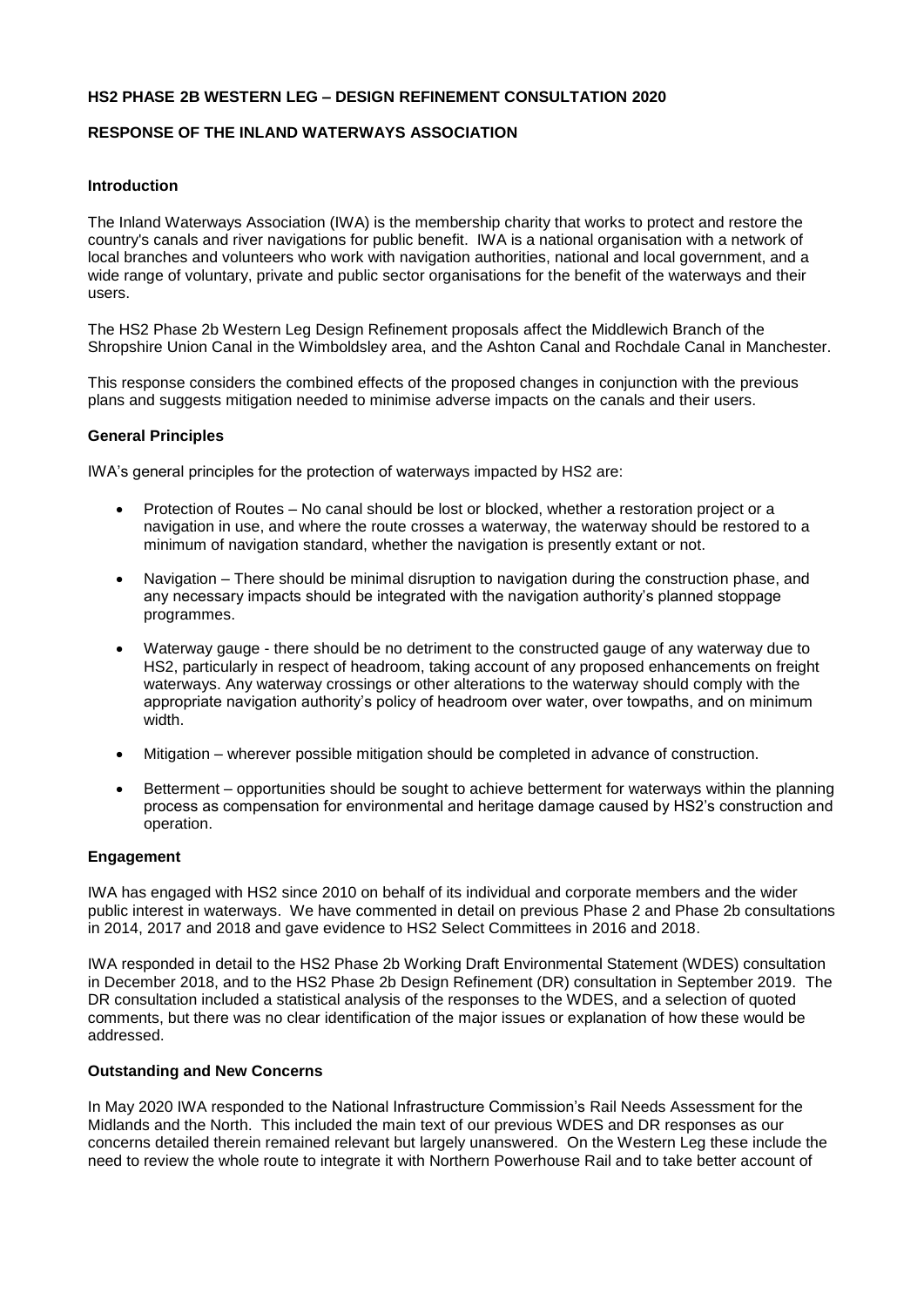subsidence risks; the landscape, noise and heritage impacts on the Trent & Mersey Canal in the Dane valley north of Middlewich; and noise and visual impacts on the Middlewich Branch of the Shropshire Union Canal.

The Middlewich Branch Canal is further affected by the design changes proposed in this consultation, and some additional impacts are identified on the Ashton Canal and Rochdale Canal.

# **SHROPSHIRE UNION CANAL, MIDDLEWICH BRANCH**

The Middlewich Branch of the Shropshire Union Canal will be affected by the Crewe North Rolling Stock Depot (RSD) over a distance of about 4 km around Wimboldsley, and by the three viaduct crossings of the canal between Park Farm and Yew Tree Farm. The historic environment of the canal within the rural landscape will be permanently degraded by the visual impact of these HS2 structures, and the users of the canal will be subject to construction and operational noise impacts.

## **Crewe North Rolling Stock Depot**

The layout of the RSD is now shown on the Proposed Scheme and Construction Phase plans and its overall size has increased from 60 to 65 ha, with the inclusion of a satellite Infrastructure Maintenance Base-Rail (IMB-R). There are still no elevation sections or plans to indicate the height or appearance of the RSD buildings, despite promises to the local MP to do so in 2018, but they are likely to be visible over long distances in this relatively flat landscape, including from the Middlewich Branch Canal. The visualisation of the View east from Wimboldsley Footpath 9 show that the Main RSD Maintenance Shed and the Auxiliary Maintenance Shed will be visible from the canal above the screen planting alongside the West Coast Main Line (WCML). Depending on their height, the Accommodation Building and the Traction Substation may also be visible.

Extensive earth bunding with screen planting on top is shown on the east side of the HS2 main line, to protect areas further east. But the planting along the west side the WCML, nearest the Middlewich Branch Canal, is not raised on any bunding, and north of Wimboldsley Grange is reduced to a single line of trees. The northern part of the RSD is partly screened by internal planting around the Traction Substation but again this is not on raised bunding so its effectiveness as visual and noise screening is not clear.

The consultation acknowledges (at 2.34) that:

the larger depot would increase the visual impacts on ... users of the Shropshire Union Canal Middlewich Branch;

## **Canalside Habitat Creation**

The 2018 WDES plans showed 'woodland habitat creation' planting in a narrow corridor extending along the offside of the Middlewich Branch Canal for over 2km between Canal Cottage near Wimboldsley and the WCML canal bridge. Such extensive woodland planting would have changed the whole character of a long section of the canal that currently enjoys open countryside views, to an enclosed woodland outlook on one side. It was not clear if this was meant to provide visual screening of the RSD or if it was just compensatory habitat planting, although its absence between the WCML and HS2 canal crossings suggested the latter.

On the new plans most of this area is now shown as 'grassland habitat creation' with just four smaller areas of woodland planting, of which two are based on expansion of existing canalside woods. This answers our concerns about visual enclosure, and the visual change from canalside agricultural grassland to grassland habitat will be limited, so this change is acceptable.

East of the canal viaducts, by Yew Tree Farm, further areas of grassland habitat creation are shown on either side of the canal, backed by woodland planting on the south side. The woodland here has been reduced in extent but will still provide screening of views south towards the RSD and, being set back from the canal edge, is acceptable. However, the access track to a balancing pond circles the pond to a turning head right against the canal which seems unnecessarily intrusive, and should be cut back to terminate away from the canal.

## **Mitigation**

The habitat creation changes appear to confirm that the original proposal was not about screening of the RSD. However, as noted above, the RSD buildings will be visible from the canal over a distance of about 4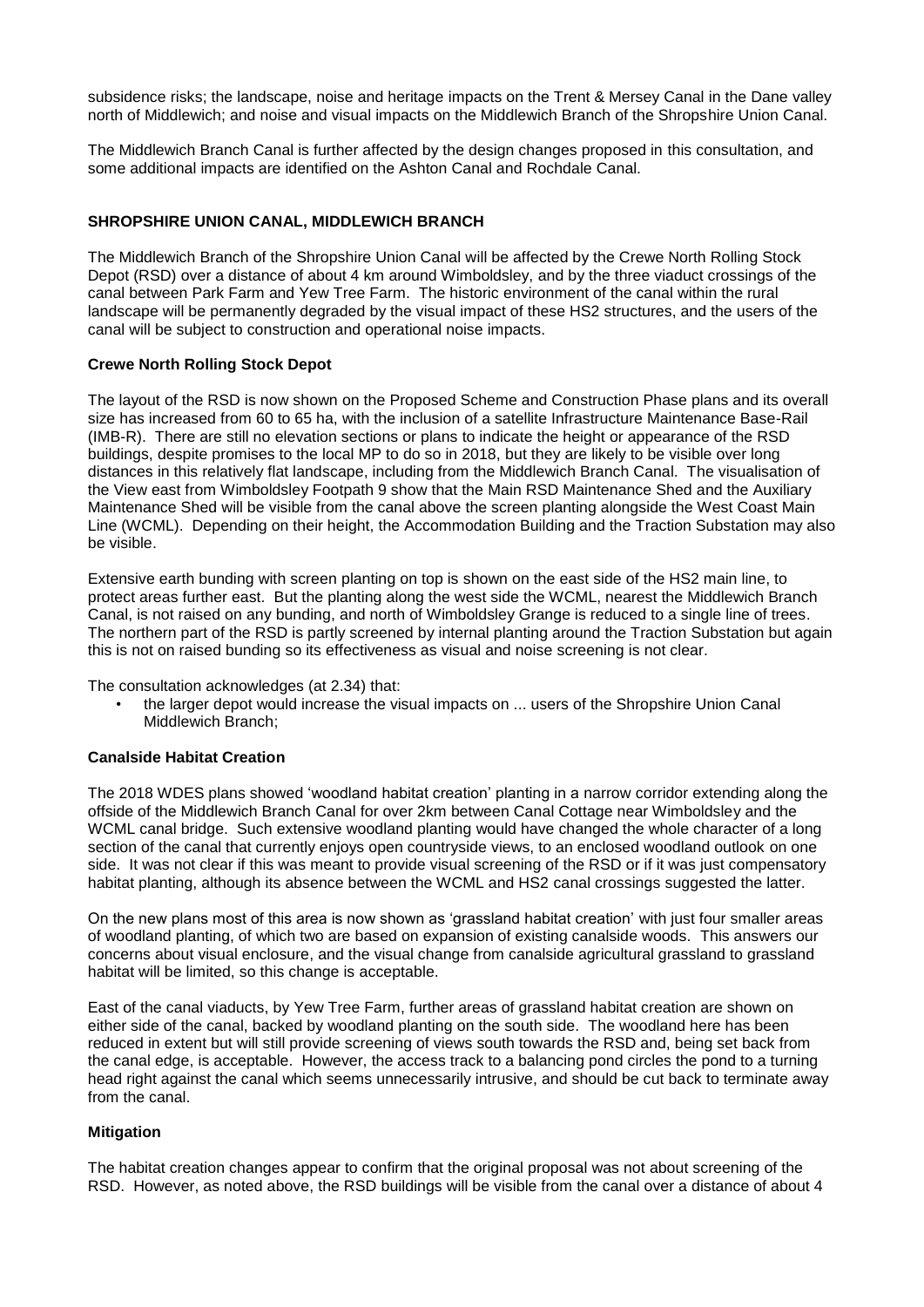km and further screening is needed. This is most effectively provided nearest the source, and earth bunding topped with planting located close to the RSD, just west of the WCML, would provide better visual and noise screening for both the canal and other properties. North of Wimboldsley Grange similar planted bunding should be provided around the western edge of the RSD in a more continuous and coherent manner than currently proposed, as far as the Clive Green Lane Realignment.

This would improve the visual and noise screening of the buildings and operation of the RSD for users of the canal, and of the wider landscape setting of the canal, and also benefit nearby properties. More details of the height and design of the RSD buildings, appropriate visualisations and noise modelling are all needed to assess how effective such screening will be and appropriate dimensions. Also, given the long timescale for maturity of planting, this should be scheduled as advance works.

# **Shropshire Union Canal Viaducts**

The previously proposed two crossings of the canal are now increased to three to provide for the Crewe Northern Connection, which will further increase their impact on the canal. They are also changed from underbridges to viaducts, and that for the southbound HS2 tracks will be up to 7.8m high. Although the height of the other viaducts is not given they will need to provide a minimum 3m air draught clearance over the canal.

The consultation acknowledges (at 2.33) that:

- the construction of the crossings of the Shropshire Union Canal would lead to the temporary loss of deciduous woodland habitat either side of the canal;
- users of the Shropshire Union Canal Middlewich Branch would notice changes in views during the construction and operation of the additional canal viaduct. This would change the character associated with the canal, restricting longer distance views;
- operational noise and the movement of trains on embankment and viaduct will change the sense of tranquillity associated with the Shropshire Union Canal Middlewich Branch and the setting of historic assets within the landscape;

The change from single span bridges to what are presumed to be multi-span viaducts may help maintain some open views from the canal, depending on the spans of the viaducts and the design and orientation of the piers. However, the overall visual impact of more and higher crossing structures will be greater, and their noise impacts are potentially greater, depending on how adequate is the provision of noise fencing.

The viaducts will also impact on the setting of the historic canal bridge, Hughes Bridge 25, which is Grade II Listed, and IWA notes that the balancing pond near Park Farm has now been removed to allow for more screen planting of the railway, as we requested.

## **Mitigation**

Whilst some changes will be unavoidable, every effort should be made to mitigate the adverse visual and noise impacts by sympathetic design of the viaducts and provision of integral noise barriers to help protect the heritage and the recreational use of the canal. The design of the viaducts is unknown but should follow the Canal & River Trust (CRT) design principles accepted for Phase 1. Consultation on the detailed designs with IWA and CRT should be undertaken at as early a stage as possible.

Construction of the viaducts will require canal closures for unknown periods affecting boaters and users of the towpath, and may need temporary canal bridges. This is a very well used section of canal, forming part of the popular Four Counties Ring canal route, and any prolonged closure would significantly affect many canal businesses, especially hire boat companies. Therefore, any 'stoppages' causing disruption to canal traffic should entirely avoid the busy March to October period, and any temporary navigation closures over the winter period should be kept to a minimum of a few hours, or at most a few days with several months advance warning.

There are about 15 offside boat moorings at Park Farm some of which will be directly lost under the viaducts, and others may be lost due to construction works and the long-term degradation of their currently tranquil setting. Compensation should be provided. The popular visitor towpath moorings at Yew Tree Farm will also be badly impacted during construction, and noise mitigation should be provided to limit operational impacts.

#### **Noise**